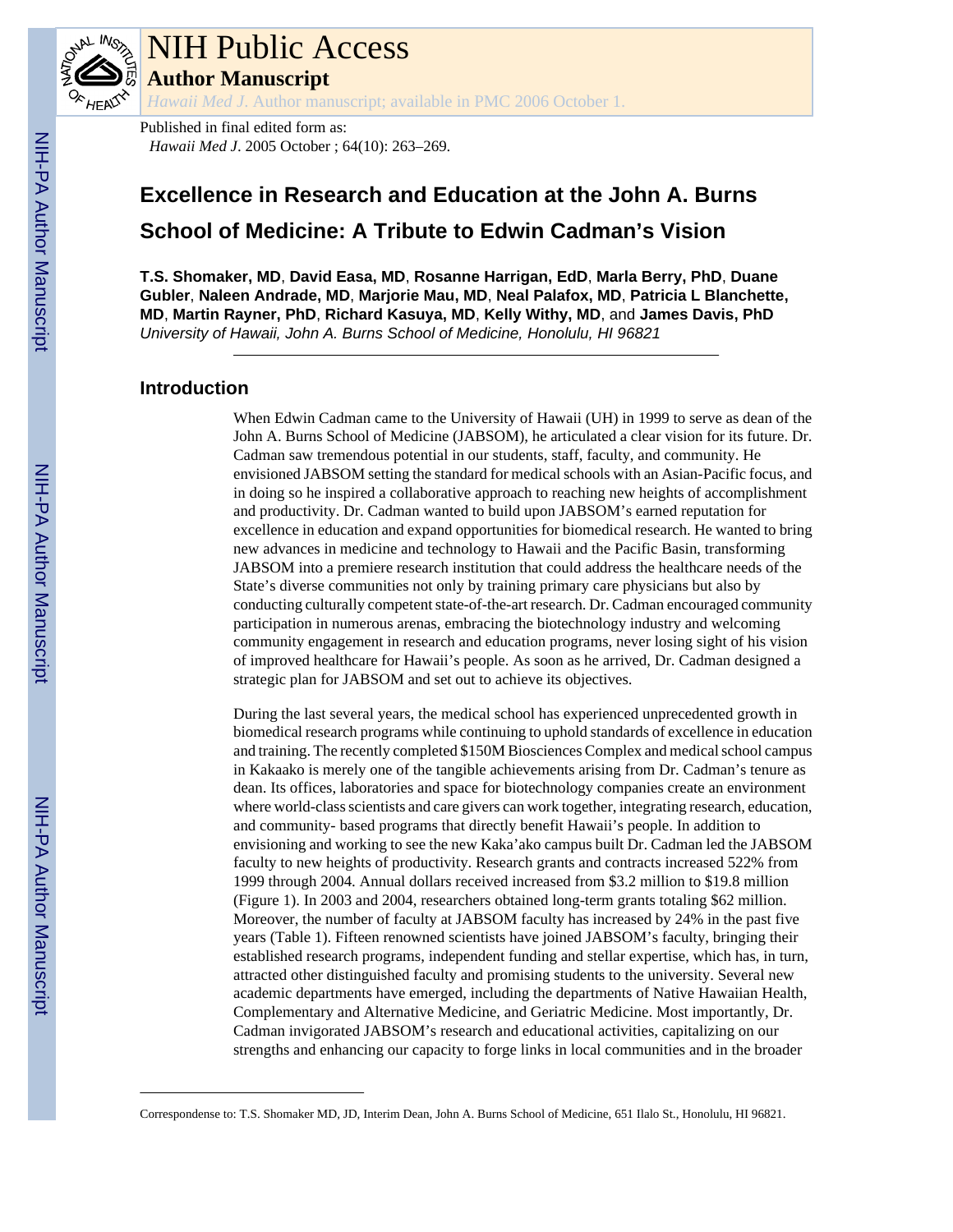Asia-Pacific region. This paper seeks to provide a brief description of some of the areas of excellence in research and education that have continued to flourish under Dr. Cadman's tenure as JABSOM's dean.

#### **Core Areas of Research Excellence**

Part of JABSOM's strategic plan is to become one of the top 75 medical schools in the nation. Dr. Cadman recognized that to in order to compete with other medical schools for this status, JABSOM needed to identify specific areas of research in which to excel. Working closely with leaders in research and education at JABSOM, Dr. Cadman prioritized target areas according to Hawaii's unique factors and community needs. JABSOM is the most ethnically diverse and geographically isolated medical school in the country. This factor alone gives rise to exciting opportunities for exploration of biomedical questions of immediate relevance to the Asia-Pacific region and its ethnically diverse populations.

Given these factors and the needs of our communities, we have chosen to focus upon specific areas of excellence in order to distinguish JABSOM from other medical schools. Under Dr. Cadman's leadership, JABSOM has experienced dynamic, exponential growth within core research areas. These include health disparities, early human development and reproductive biology, tropical medicine and infectious diseases, neuroscience and behavior, geriatric medicine, mental health, genomics and proteomics, and biotechnology. Dr. Cadman also infused JABSOM's medical education and training programs with a renewed sense of vigor, integrating them with research activities and creating new possibilities for career development. The NIH-funded Research Centers in Minority Institutions (RCMI) Program and the Clinical Research Center (CRC), led by Drs. Richard Yanagihara and David Easa, respectively, provide vital infrastructure support for biomedical research activities throughout the university. By offering mentoring and career development guidance, salary support, laboratory space and research staff, assistance with protocol development and translational research design, the RCMI Program and CRC promote independent and collaborative research projects and foster advances that lead to improved patient care in specific areas. With Dr. Cadman's guidance and the fundamental support of the RCMI Program and the CRC, the following areas of emphasis have grown significantly at JABSOM over the last five years.

#### **Health Disparities**

For Dr. Cadman, reducing racial and ethnic health disparities, particularly among Native Hawaiians and other Pacific peoples, was fundamental to his vision of JABSOM's success. With the support of the Native Hawaiian community, Dr. Cadman established the Department of Native Hawaiian Health (DNHH), the first department in a U.S.-accredited medical school dedicated to the health of an indigenous people. JABSOM has since obtained substantial funding for research programs geared toward reducing health disparities related to diabetes, cardiovascular disease, oral health and cancer.

Dr. Marjorie Mau, professor and chair of the DNNH, heads the Hawaii EXPORT (EXcellence in Partnerships for Community Outreach, Research on Health Disparities and Training) Center, which seeks to eliminate health disparities in Native Hawaiians and other Pacific peoples. The center is currently funded to focus on diabetes-related disparities. It supports efforts to increase the number of qualified investigators and hypothesis-driven studies and improve dissemination of study data to communities. In addition, Dr. Mau and the Queen's Medical Center (QMC) have been awarded a \$6-million cardiovascular disparities partnership grant by the NIH's National Heart Lung and Blood Institute (NHLBI). Through four research studies and two educational activities that will focus on heart failure disparities in Native Hawaiians and other Pacific peoples, Dr. Mau and her colleagues will increase JABSOM's capacity to conduct high quality cardiovascular research.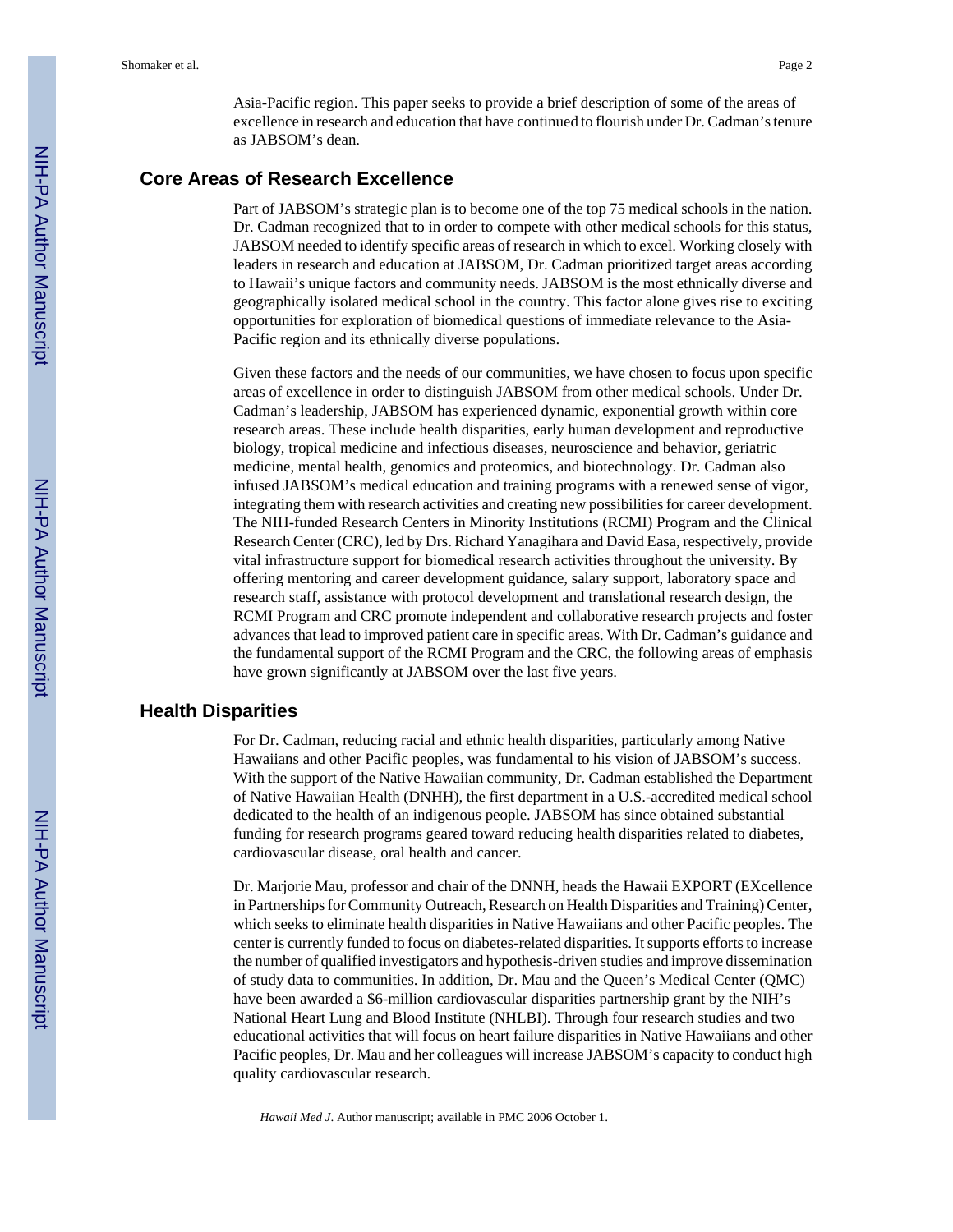Shomaker et al. Page 3

Complementing this partnership grant, JABSOM also recently obtained an NHLBI award (Principal Investigator (PI) – Easa) to recruit an experienced, independently-funded researcher in molecular cardiology. The magnet investigator will establish a cardiovascular health disparities research program and design and implement collaborative studies with researchers at community health centers. He or she will also assist with the creation of a cardiology fellowship program that will offer intensive laboratory research training for fellows and junior faculty.

JABSOM has also begun to focus upon reducing oral health disparities. Unfortunately, children in Hawaii suffer higher rates of dental caries than children on the mainland. Throughout the state, Asian and Pacific Islander children have poorer oral health than African-American, White, or Hispanic children. Indeed, most health indicators show a significant variance between regional and ethnic groups in Hawaii. In spite of the need for more data regarding the oral health status of Hawaii's communities, very few clinical faculty members at JABSOM possess the appropriate research experience and expertise. As a result, almost no oral health studies have been conducted. In 2001, with Dr. Cadman's encouragement and support, JABSOM faculty obtained a grant to build a research network by collaborating with the University of North Carolina at Chapel Hill School of Dentistry (UNC), one of the top dental schools in the country and a premiere oral health research institution. By offering expert guidance, UNC has trained JABSOM investigators to design and implement protocols and monitor field research in Hawaii. UNC investigators are working with JABSOM faculty to complete two research studies (PI – Easa, PI – Millar) and have collaborated in the preparation of a substantial NIH proposal (PI – Harrigan), significantly enhancing our capacity to address the relatively poor oral health status of children and adults in Hawaii.

JABSOM is also extending its efforts to improve medical education, research, and capacity throughout the U.S. Associated Pacific Island Nations (USAPIN). These efforts stem from the Department of Family Medicine and Community Health, chaired by Dr. Neal Palafox. The department recently secured funding to improve the health care of uninsured and homeless patients on the island of Oahu. More broadly, a cooperative agreement with the Federal Health Resources and Services Administration (HRSA) supports a major four-year program to expand distance education in the Pacific. The NIH and U.S. Centers for Disease Control and Prevention (CDC) currently funds the Pacific Cancer Initiative (Cancer Council of the Pacific) to prepare comprehensive cancer control plans for the USAPIN. In the Marshall Islands, the Department of Family Medicine and Community Health conducts diabetes research and helps obtain assistance from the U.S. Department of Energy for radiation-related illnesses resulting from nuclear testing.

In addition, Dr. Cadman appointed Dr. Kelly Withy to lead the Area Health Education Center (AHEC) in the conduct of research related to rural health disparities. AHEC seeks to increase recruitment of healthcare professions students from rural areas and send trained healthcare professionals to areas of need. Dr. Withy coordinates with the Hawaii Rural Health Association and Office of Rural Health to assess health needs in rural areas by using surveys, insurance data analysis and community meeting responses. Similarly, AHEC collaborates with several partners, including Papa Ola Lokahi, the Office of Rural Health, the Hawaii Medical Education Council, Center on Nursing, and State Health Planning and Development Association to form a Hawaii Health Workforce Collaborative that evaluates the demand for healthcare providers in Hawaii and proposes plans for meeting workforce needs across the state.

Given Hawaii's ethnically diverse population and the geographic isolation of the state, collaborative affiliations are vital to addressing health disparities. Dr. Cadman insisted upon expanding research partnerships with community health centers and research clinics, the Hawaii State Department of Health, and research institutes within and outside the university.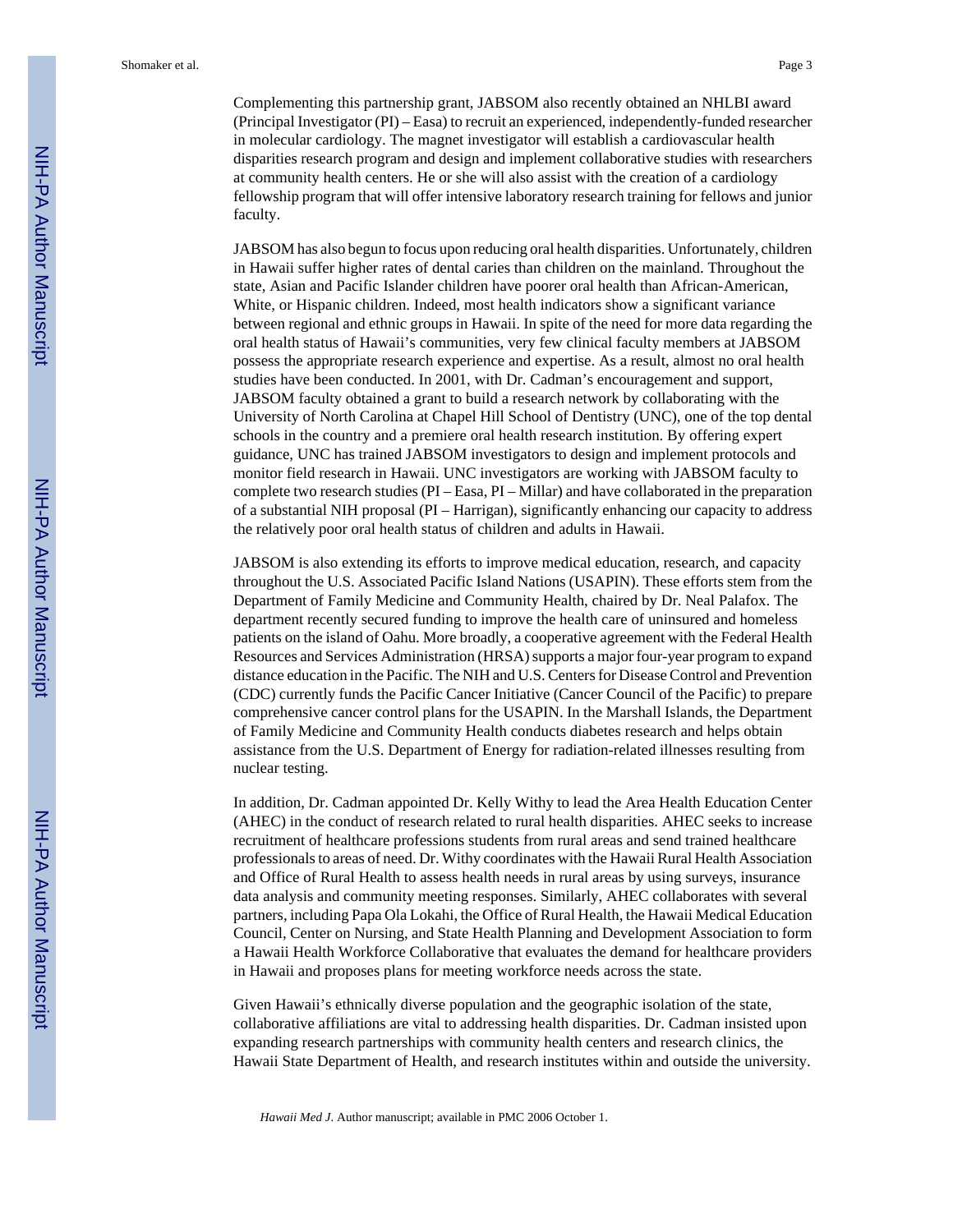This expansion involves strengthening ties between patient communities, community-based physicians, and academic researchers as well as promoting integration of existing research networks. It also includes efforts to harmonize clinical research regulatory processes and enhance clinical research workforce training. Meaningful community participation and cultural competency is integral to the success of our health disparities research efforts. To continue to build upon these partnerships, and to ensure that research efforts benefit the community, we will continue to invite broad community participation in JABSOM-affiliated research programs.

#### **Early Human Development and Reproductive Biology**

Unfortunately, Native Hawaiian and other Pacific-based Peoples also experience significant disparities in early development and reproductive health. To reduce these disparities, JABSOM has obtained an \$11 million NIH award to establish the Pacific Research Center in Early Human Development (PRCEHD). The center is built upon a partnership between JABSOM-affiliated entities, community education and health centers, and the University of Utah Department of Obstetrics and Gynecology. The principal investigator, Dr. Kenneth Ward, is a nationally recognized perinatologist and geneticist who was recruited to JABSOM from the University of Utah, one of the top maternal and fetal research institutions in the country. By supporting junior investigators' projects and recruiting additional junior faculty, the center will increase the cadre of well-trained clinicians with skills in early human development research. In addition to establishing a database and specimen bank, the center will provide basic histology, immunohistochemistry, and pathology, as well as laser capture micro-dissection technology and advanced imaging techniques.

The PRCEHD involves collaboration with Kapiolani Medical Center for Women and Children as well as JABSOM's Institute for Biogenesis Research (IBR) and Laboratory of Molecular Endocrinology. IBR, presently under the leadership of Dr. Steve Ward, was founded on the research success of Dr. Ryuzo Yanagimachi, full professor and former director of the IBR. Dr. Yanagimachi has been a leader in the field of reproductive biology for over 40 years. He developed the biological principles of mammalian fertilization including sperm capacitation, the acrosome reaction, and the novel idea that mammalian spermatozoa and oocytes could fertilize in vitro. These discoveries led to his development of the techniques of mammalian in vitro fertilization and intracytoplasmic sperm injection. More recently, Dr. Yanagimachi developed the first replicable technique for mammalian cloning. The Laboratory of Molecular Endocrinology, led by Dr. Gillian-Bryant Greenwood, emphasizes molecular and cellular biology of preterm birth, particularly preterm premature rupture of the fetal membranes. Both IBR and the Laboratory of Molecular Endocrinology will contribute their unique expertise in the process of designing and implementing collaborative studies with the PRCEHD.

#### **Tropical Medicine and Infectious Diseases**

Infectious diseases and their economic repercussions are currently one of the gravest problems facing Asia and the Pacific. In particular, "old diseases," such as dengue and dengue hemorrhagic fever, epidemic polyarthritis, Japanese encephalitis, malaria, cholera, tuberculosis, plague and influenza, have repeatedly wreaked havoc in the region, severely taxing the public health infrastructure and weakening the economy. Moreover, the emergence of newly recognized pathogens such as human immunodeficiency virus, Nipah virus, Hendra virus, SARS corona virus and avian influenza virus, all of which are zoonotic viruses that have "jumped species," have caused major epidemics in recent years, resulting in significant loss of human life and devastating economic consequences worldwide.

Major global public health emergencies in the past ten years have originated in Asia; these include plague in India in 1994, Hong Kong flu in 1997, Nipah encephalitis in 1999, SARS in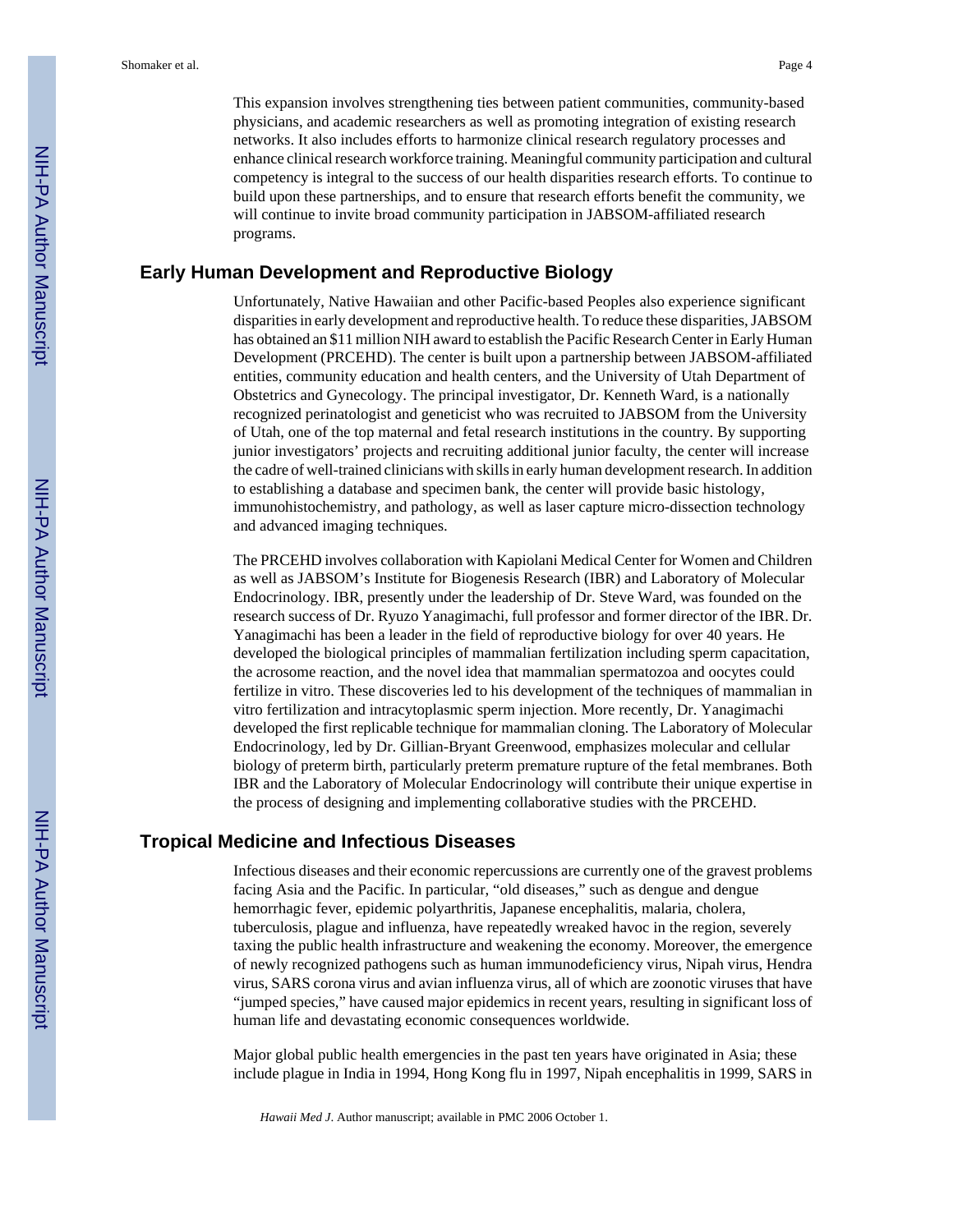2003, and avian influenza in 2004. This disturbing trend necessitates the establishment of programs to monitor and treat infectious diseases using the most modern laboratory, epidemiologic and information technology. Given its strategic location as the gateway to Asia and the Pacific Islands and its strong ties to countries in the region, the University of Hawaii is uniquely poised to develop such programs. Collectively, research and training programs in tropical medicine, public health, microbiology and immunology provide a platform on which to build a world-class institute for tropical medicine and infectious diseases. Dr. Cadman recently recruited Dr. Duane Gubler, an infectious disease specialist, to work with Dr. Yanagihara and other colleagues in this area. The overall plan is to build a balanced, transdisciplinary research program that emphasizes basic, translational, and field research on microbial diseases of public health importance in the Asia-Pacific region. The new Asia-Pacific Institute of Tropical Medicine and Infectious Diseases (APITMID or Institute) at the Kakaako campus will serve as a catalyst to development of new strategies to combat infectious disease throughout the region.

By encouraging collaboration between the faculties of JABSOM, the Cancer Research Center of Hawaii, the Pacific Biosciences Research Center, the College of Natural Sciences, the College of Engineering, the College of Social Sciences, and the School of Earth Science and Technology, the APITMID will represent a university-wide initiative. The Institute will also conduct research projects in partnership with the Hawaii State Department of Health, Department of Defense, and the biotech industry in Hawaii, ensuring that local communities derive direct benefit from scientific advances. Extending beyond Hawaii, the Institute's projects will involve collaboration with institutions from throughout Asia and the Pacific. Building capacity to monitor disease with the latest technology and developing early warning systems to prevent transmission is one of the primary goals of the Institute, particularly in countries where diseases commonly occur. Syndromic surveillance and pathogen discovery programs, for example, will be set up to monitor both old and new diseases in the Asia-Pacific region. Data collected will then be used to develop effective prevention and control strategies. With strong institutional commitment, the convergence of interdisciplinary expertise, and the involvement of established programs and funded investigators, the APITMID will be geared toward sustaining a high level of research funding. Ideally, the Institute will emerge as a worldrenowned center of research excellence for the study of tropical medicine and infectious diseases in the Asia-Pacific region.

### **Neuroscience and Behavior**

With rapid advances in imaging technology, neuroscience offers more and more sophisticated means of assessing the effects of aging, substance abuse, emotion, cognition, and behavior on human health and disease. This is particularly important in Hawaii given the typically long lifespan of our diverse population and an increasing rate of methamphetamine use affecting adults, adolescents, and newborns. Neuroscience has been a largely "hidden" discipline at the University of Hawaii, despite the gradual increase in research activity on behalf of individual faculty members in distinct departments within and outside the medical school. Dr. Cadman has been instrumental in bringing neuroscience to light at JABSOM, offering institutional support, recruiting new faculty, and coordinating neurosciences research efforts. Two grants recently awarded by the National Institute of Neurological Diseases and Stroke have moved neuroscience to the forefront of JABSOM's research agenda. The first, the Specialized Neuroscience Research Program (SNRP) award, was funded through the Pacific Biomedical Research Center in 1999 (PI – Martin Rayner) and renewed through JABSOM in 2004 (PI – Speiss). This award led to a second SNRP award in Neuro-AIDS research in 2001 (PI – Shikuma) to complement the HIV clinical research network program also led by Dr. Cecilia Shikuma. Together these awards currently generate more than \$22 million for UH to develop capacity in neurosciences research. We hope to establish a Department of Neuroscience at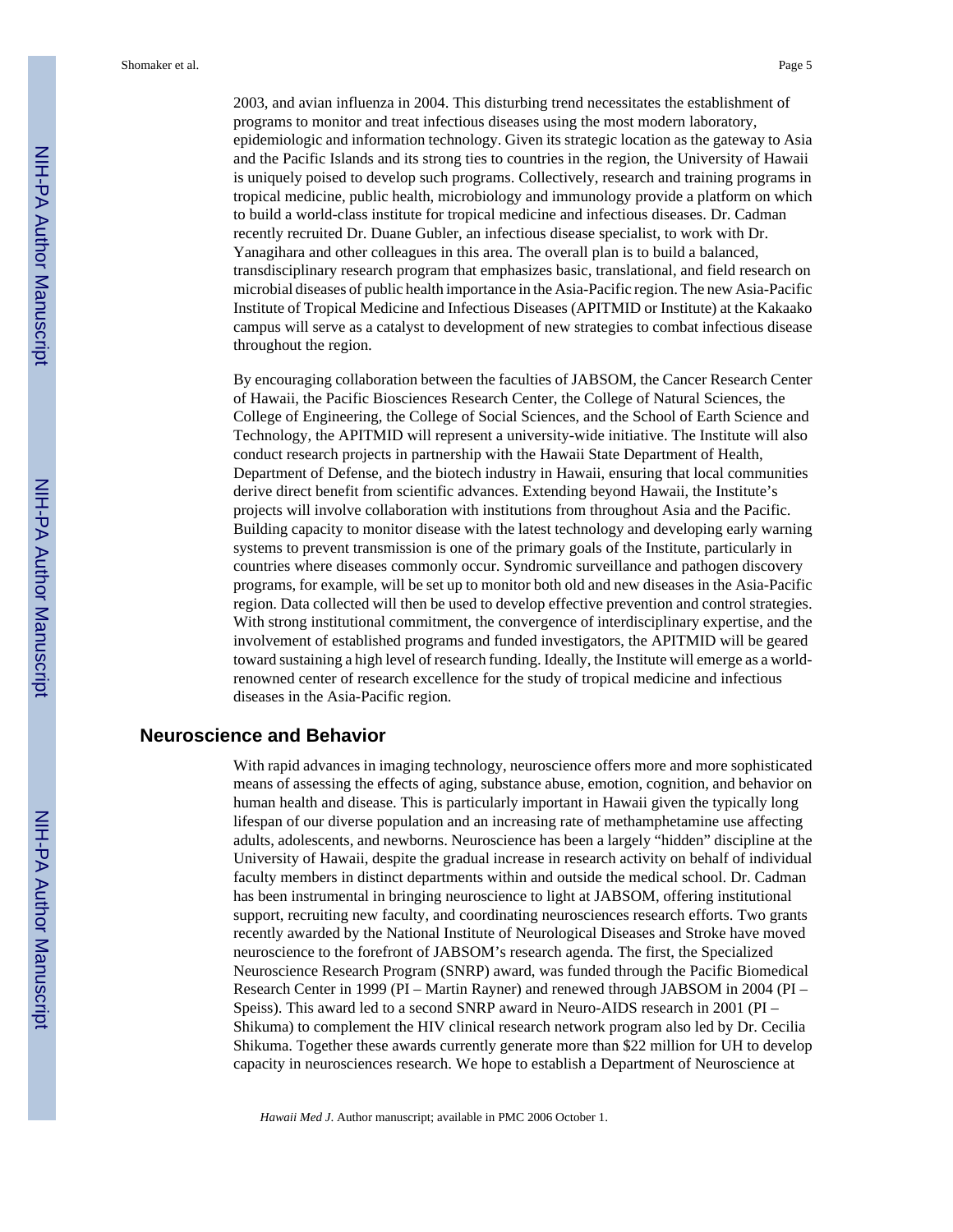JABSOM by 2010. The department will serve as a springboard for the next generation of promising graduates, and will propel efforts to recruit faculty with special expertise in areas such as the cellular and molecular basis of human behavior, epidemiology and pathophysiology of stroke, and advanced neuroimaging techniques to investigate the effects of HIV/AIDS and substance abuse on the brain. Esteemed scientists, including Dr. Joachim Speiss from the Max Planck Institute for Experimental Medicine, and Drs. Thomas Ernst and Linda Chang from Brookhaven National Labs, have recently joined JABSOM faculty, raising the level of specialized expertise in this burgeoning field.

#### **Department of Geriatric Medicine**

As middle-aged and older people live healthier lives, the population is aging. The fastest growing segment of the population in the United States is over age 85. This demographic imperative is resulting in dramatic societal changes, including the practice of medicine. The American Association of Medical Colleges estimates that 75% of today's medical students will have a significant proportion of older people in their practices, regardless of specialty, and recommends strongly that medical schools have administrative units to provide leadership in geriatrics. In 1984, Dean Terence A. Rogers was one of the first to recognize this need, and established the school's Geriatric Medicine Program in the dean's office to facilitate crossdepartmental collaboration and to nurture the program's growth over time. By 2001, the program had grown substantially to include medical student education, a nationally-recognized Geriatric Medicine fellowship training program, significant extramurally funded research, interdisciplinary geriatric education and extensive community service. The program was also collaborating across departments, most notably with the department of Medicine, Family Medicine, Psychiatry and Obstetrics and Gynecology for their geriatrics training needs. At the beginning of his tenure, Dean Edwin Cadman reflected that the dean's office geriatrics program was one of the strongest in the school and needed to be graduated into full Board of Regents approved department status which occurred officially in 2004. The department became the fourth in the country among over 125 medical schools.

The dean's commitment the Geriatrics Department caught the attention of several major national foundations. As a result, Dean Cadman helped obtain the required matching funds for a highly competitive grant initiative in geriatrics curriculum development, further propelling the department into the national spotlight. Moreover, Dean Cadman's directive to broaden the school's financial base by expanding the school's faculty practice plan was the prime motivation for the development or expansion of the new department's teaching clinical services. These well-received new services were designed to fill pressing community needs in geriatric care and consultation. They also expand the school's teaching sites for medical students, residents and fellows. In summary, Dean Cadman was quick to recognize excellence and the potential contribution of the Department of Geriatric Medicine under the competent leadership of Dr. Patricia Blanchette to JABSOM's future.

#### **Mental Health**

Mental health status affects nearly all areas of human functioning. Mental health research presents unique challenges given the stigma of mental illness, particularly in some Asian and Pacific Islander cultures. Epidemiologic studies have demonstrated that one in every two individuals in the United States will meet criteria for a psychiatric disorder within their lifetime, underscoring the importance of further research in this area. With the support of Dr. Cadman the Department of Psychiatry, under the leadership of Chair Dr. Naleen Andrade, has made significant progress in the past five years. Prominent researchers in the Department of Psychiatry include Drs. Earl Hishinuma, William Haning and Deborah Goebert. The department has established the National Center on Indigenous Hawaiian Behavioral Health,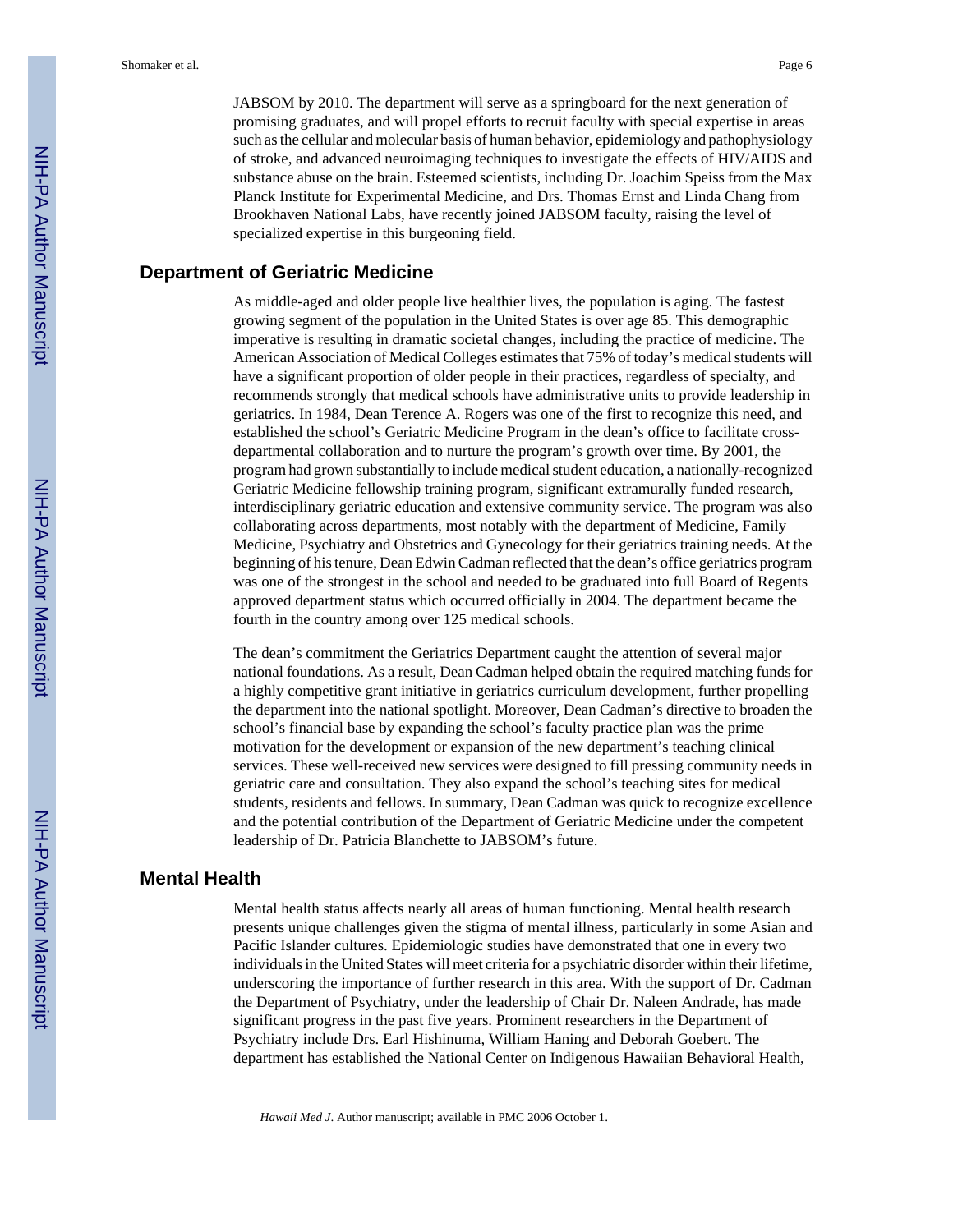the Pacific People's Mental Health Research Support Program, the Pacific Addiction Research Center, the Alcohol Research Center of Hawaii and Methamphetamine Clinical Trials Group, the Asian/Pacific Islander Youth Violence Prevention Center, and Hawaii AIDS Education and Training Center. These programs have led to research breakthroughs and scientific advancement, including first-ever psychiatric prevalence rates for Native Hawaiians and other ethnic groups in Hawaii, development of risk and protective models for mental health for Asians and Pacific Islanders, medication treatments for substance abuse and dependence, and culturally appropriate HIV/AIDS education and training for Pacific Islanders. More than \$13 million has been acquired from the CDC, National Institute of Mental Health, National Institute of Alcohol Abuse and Alcoholism, National Institute of Drug Abuse, and Health Resources and Services Administration. The Department of Psychiatry also collaborates with other investigators who have obtained over \$15 million in federal funds.

#### **Genomics and Proteomics**

The field of genomics, the determination of complete DNA sequences of genomes, has generated far more questions than answers. Scientists ponder, for example, how the complexity of biological systems such as the human organism can be determined by as few as 20,000 genes, how gene expression can be orchestrated to generate appropriate panels of proteins at the correct times and locations within an organism, and how proteins assemble into the complex machinery that forms the basis of life. The field of proteomics, or the analysis of the complete protein content of a given cell, tissue or organism, has emerged as the next great technical challenge in unraveling the mysteries of biology. Just as high-throughput DNA sequence determination was the basis for a revolution in genomics, automated protein fractionation and identification is providing insights into early diagnostic markers for diseases and individual responsiveness to potential therapeutics, offering the exciting promise of prevention and treatment regimes specifically tailored to individual patients.

It has become clear that state-of-the-art proteomics research capability is essential to the success of any aspiring biomedical research institute. Dr. Cadman contemplated development of a proteomics institute in the new Kakaako campus, and approximately 2000 sq. feet of laboratory space has been designated for this purpose. More space will be created in future buildings. Faculty recruitment designed to draw investigators with expertise in proteomics, genomics and bioinformatics is part of JABSOM's strategic plan to support genomic and proteomic advances at the institution. The open floor plan of the new campus was specifically designed to foster collaboration among research programs, and as new scientists join our faculty, they will be quickly integrated into existing study teams.

## **Biotechnology**

To support each of the above areas of research excellence, Dr. Cadman utilized an innovative approach to tapping into new advances in biotechnology. Dr. Cadman was convinced that a research-intensive medical school would attract the biotechnology industry, since technology and scientific discovery create vibrant synergy. He had the foresight to recognize that by expanding its faculty and research focus, the medical school could help diversify and strengthen Hawaii's economy. The new Kakaako campus would serve as a focal point, and together, the academy and the biotechnology industry would discover new pathways to research excellence. For example, Dr. Cadman envisaged that the Kakaako campus, with its laboratories, conference rooms, auditorium, and medical library could be made available to the broader biomedical community. Research space adjacent to the campus is currently available for lease, facilitating public-private sector partnerships and interdisciplinary collaborations. The estimated annual revenue from medical school research could reach \$80 million. Private sector research revenue could be as high as \$125 million. Indeed, it is likely that the Biosciences Complex at Kakaako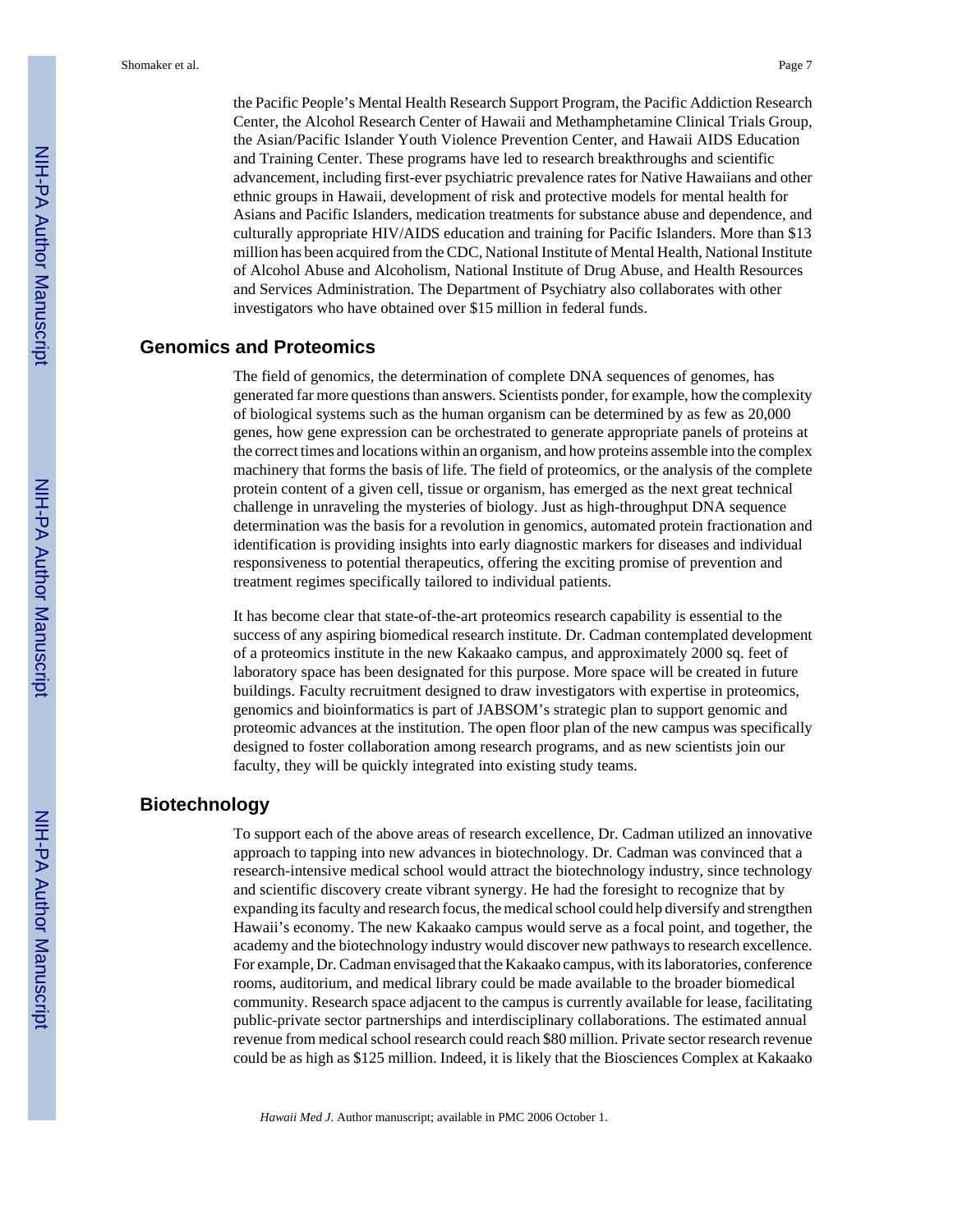will become self-sustaining, providing hundreds of jobs and generating significant income for the state.

### **Medical Education and Training**

JABSOM has earned an international reputation for offering innovative medical education. In 1989, the medical school implemented a problem-based learning curriculum based on the model developed at McMaster University in Canada. This was seen, and is perhaps still viewed, as a bold move away from the traditional passive, lecture-centered model for educating medical students. Problem-based learning emphasizes clinically-oriented, collaborative, studentcentered, active learning methods, and is designed to help students acquire skills required for lifelong learning. The adoption of problem-based learning reflects more than just a change in curriculum structure. It also represents a genuinely progressive shift in the educational philosophy of the medical school. In addition to problem-based learning, JABSOM also has successfully implemented a number of educational innovations including interdisciplinary community-based training, the use of role play for teaching and evaluation, the early introduction of students to clinical learning experiences to add meaning to their classroom studies, service-based learning activities designed to teach social responsibility and an awareness of community need, and a longitudinal clinical clerkship option that places students in various communities across the state. Based on its proven success, leaders from health professional schools around the world seek consultation with JABSOM representatives as they design their curricula.

JABSOM is fully committed to continuing our tradition of educational innovation in the coming years. Applications for novel technologies such as mannequin- based simulations, three-dimensional virtual reality learning experiences, multimedia applications of problembased learning, and web-based or distance education opportunities are currently in progress. JABSOM is also designing curricula in non-traditional disciplines such as behavioral and social sciences, bioterrorism, education, palliative and end-of-life care, complementary and alternative medicine, and cultural competency. To maintain our position as a leader in medical education, JABSOM also continues to explore new techniques in problem-based learning, case design, and applying problem-based learning to interdisciplinary and clinical learning contexts. For example, the newly funded Clinical Research Education and Career Development (CRECD) in Minority Institutions program has enabled us to establish a Master of Science in Clinical Research at JABSOM. The Master's program provides intensive training for doctoral and postdoctoral candidates in order to increase the number of clinical researchers. In addition to offering knowledge and skills needed to pursue careers in clinical research, the Master's program functions as a supportive mechanism for newly trained investigators, actively facilitating career development and encouraging collaborations, particularly those related to health disparities research. JABSOM has also obtained funding to offer an Interdisciplinary PhD in Clinical Research, providing Master's students and other candidates the opportunity to obtain a doctoral degree. JABSOM is also considering expansion of post-graduate training opportunities into rural areas and offering training alternatives in several additional clinical specialties.

To enhance educational offerings at JABSOM, Dr. Cadman encouraged the development of collaborative partnerships with outside institutions. The Pacific Health Research Institute, for example, directed by Dr. David Curb, offers significant expertise by partnering in both research and educational efforts at JABSOM. Community hospitals, including The Queen's Medical Center, Tripler Army Medical Center and Honolulu Veterans Affairs Medical Center, Kuakini Medical Center, St. Francis Medical Center, Kaiser Permanente, Straub Clinic, and Kapiolani Medical Center for Women and Children each provide unique education and training opportunities for our medical students and faculty. The University of Utah, University of North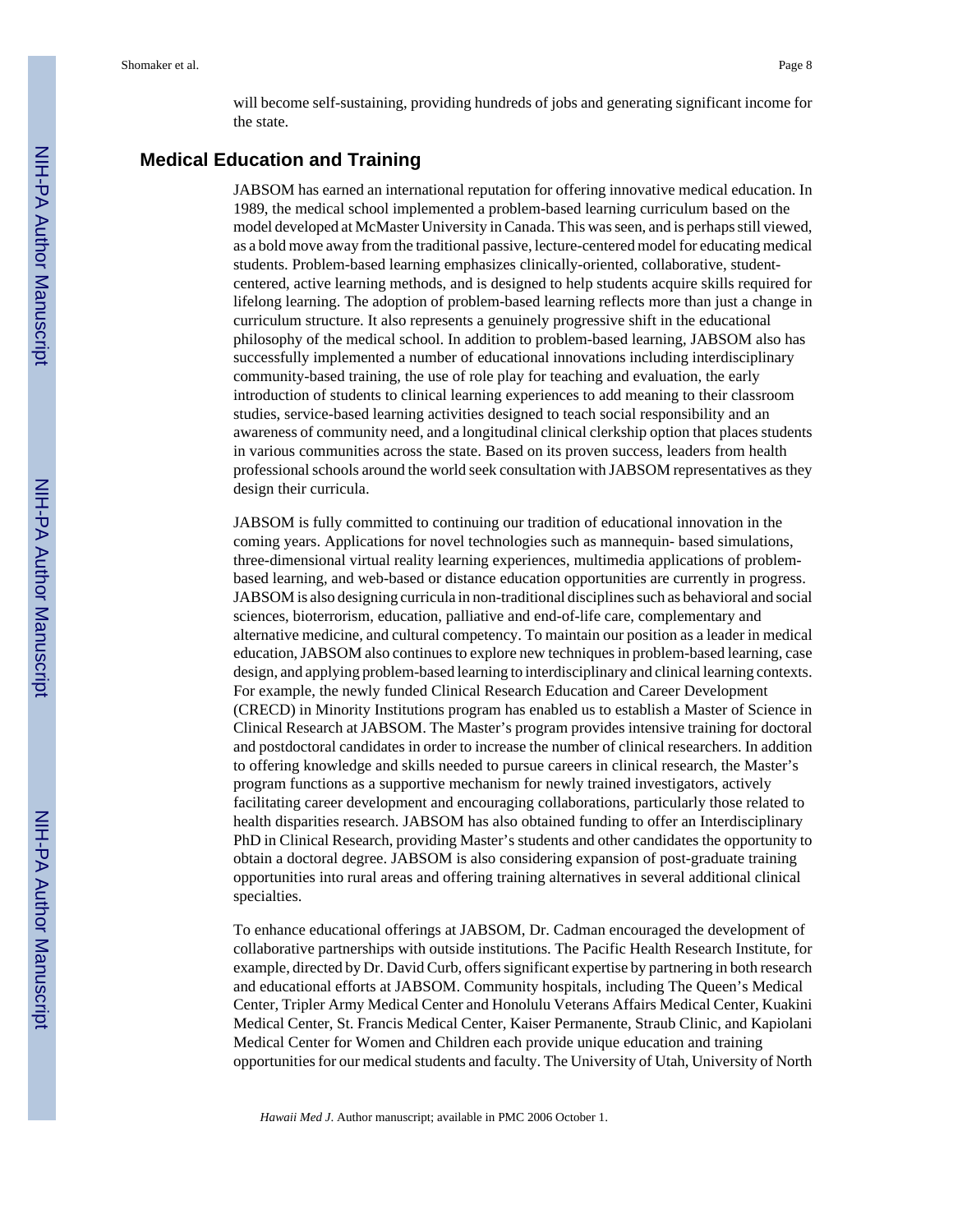Carolina at Chapel Hill School of Dentistry, University of California at San Francisco, Tuskegee Institute, and Medstar Research Institute are among the many renowned institutions engaged in active collaborations with JABSOM programs. In addition, external advisory committee members for various grants and programs offer a diverse range of experience and expertise that contribute to higher standards of medical education and training as well as research activity. Distinguished external advisory committee members participating in JABSOM-affiliated programs hail from prominent universities across the country, sharing their skills and knowledge with our dedicated faculty and students.

#### **Conclusion**

As illustrated by advances in each of the above areas, Dr. Cadman built upon the foundation of strength offered by existing programs and sought creative, collaborative approaches to overcoming challenges in biomedical research and education. Dr. Cadman once expressed, "journeys are not straight lines; the road to success has many curves and stops … never be too stubborn to turn back and find another path." By forging a path sparked by his vision and inspired by his humble wit, we now have an undeniable sense of marching, step by step, down a path to unbridled success. Reflecting his sense of integrity and thoughtful planning, Dr. Cadman selected highly respected individuals to continue to lead the way. Interim Dean, Dr. Shomaker, for example, has played an integral role in the design and implementation of JABSOM's strategic plan over the last five years. He shares Dr. Cadman's wholehearted commitment to JABSOM's success. Dr. Shomaker is working closely with Dr. Cadman and our esteemed department chairs and faculty to continue to uphold standards of excellence in research and education as we transition to the next step on our journey. It is our hope that in so doing, we will contribute to fulfilling Dr. Cadman's clear vision of a healthy Hawaii.

#### **Acknowledgements**

This manuscript was generously supported by an award from the Research Centers in Minority Institutions of the National Center for Research Resources, National Institutes of Health (P20 RR11091).

The authors would like to express their gratitude to Zoë Hammatt for her assistance in the preparation of this manuscript.

NIH-PA Author Manuscript

NIH-PA Actrosconscript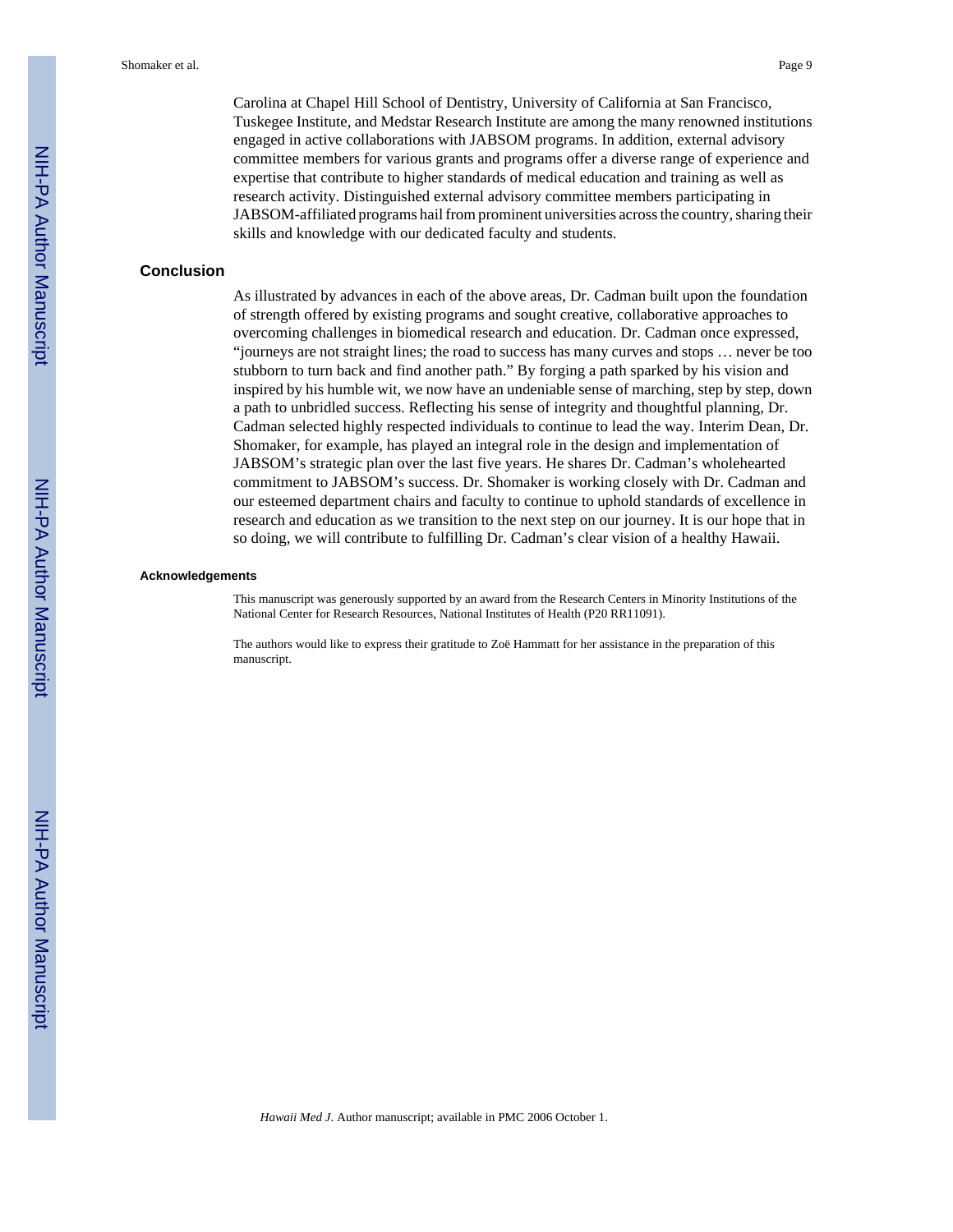Shomaker et al. Page 10





Research contracts and grants awarded to the John A. Burns School of Medicine from 1999 to 2004.